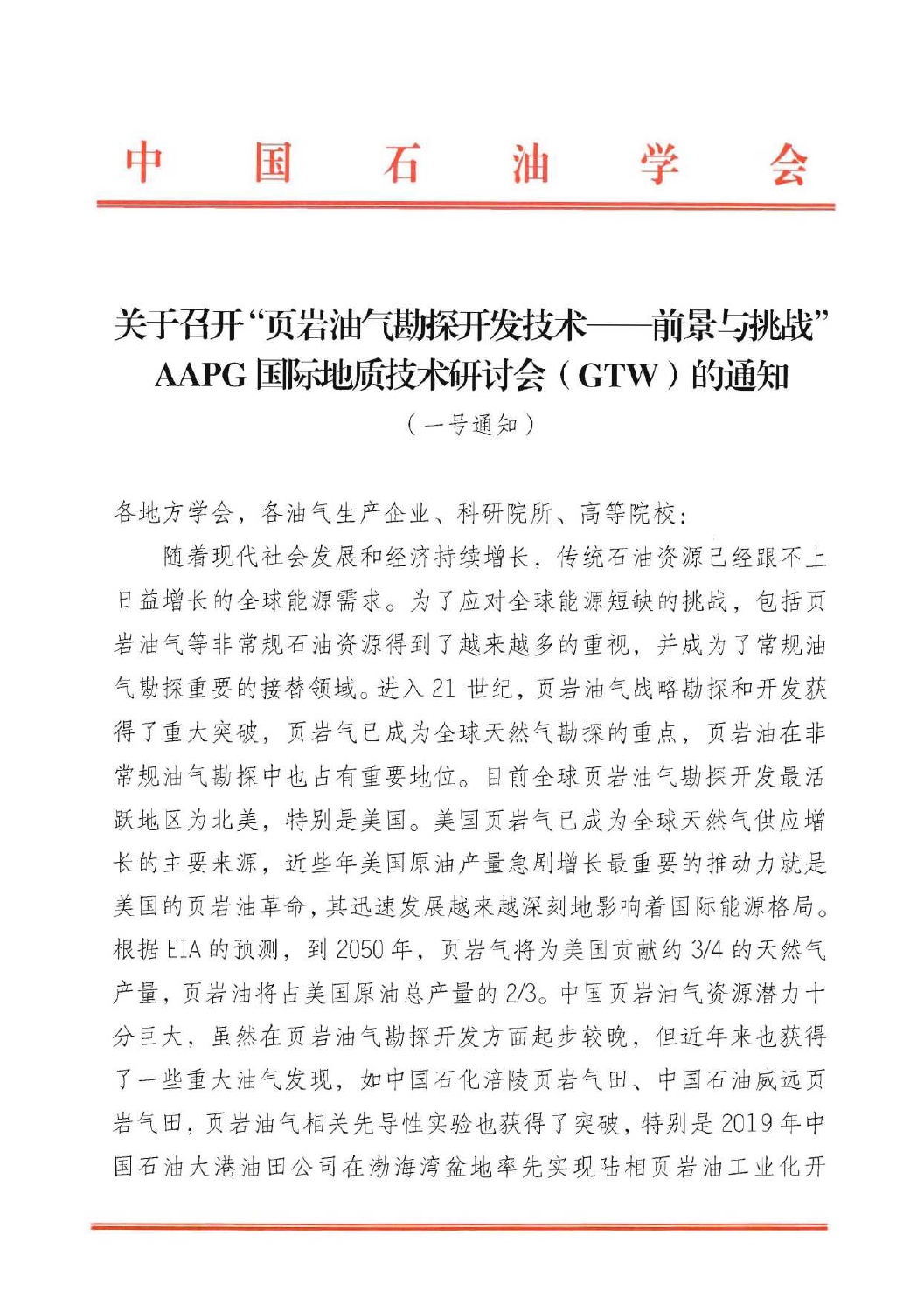发,新增亿吨页岩油储量,这预示着我国页岩油气勘探开发将迎来 一个快速发展时期。页岩油气的快速规模化发展, 其重要的推动因 素之一就是页岩油气地质理论和认识得到了突破。以往常规油气地 质理论主要聚焦于 (油气运聚) 圈闭成藏, 而页岩油气地质理论关 注的重点是(烃源灶)原位成藏,烃源岩不仅是生烃层位,同时也 是页岩油气的储集层。因此,以页岩油气为代表的非常规油气资源 的勘探开发,不仅拓宽了油气勘探领域,同时也推动了石油地质学 理论的创新和技术的进步。

的的新在议术的近少。<br>为进一步推动页岩油气勘探开发理论研究和技术创新,中国石 刀进一步推切贝右油气砌採开及理论研究和技术创新,中国石<br>油学会、中国石油大学(华东)联合美国石油地质学家协会(AAPG) 将于2019年10月召开"页岩油气勘探开发技术——前景与挑战" AAPG 国际地质技术研讨会 (Geoscience Technology Workshop)。本 次研讨会将邀请国内外知名专家和学者就页岩油气最新理论进展和 技术创新,并针对关键问题、研究方向和挑战进行研讨交流。现将 仅不创新,开针刈大<br>有关事项通知如下:

一、组织单位

一、<mark>组织早11</mark><br>主办单位:美国石油地质学家协会(AAPG)

中国石油学会

中国石油大学 (华东)

T国石油入字(平尔)<br>协办单位: 中国石油大港油田公司

中国地质调查局油气资源调查中心

中国石油勘探开发研究院

 $-2-$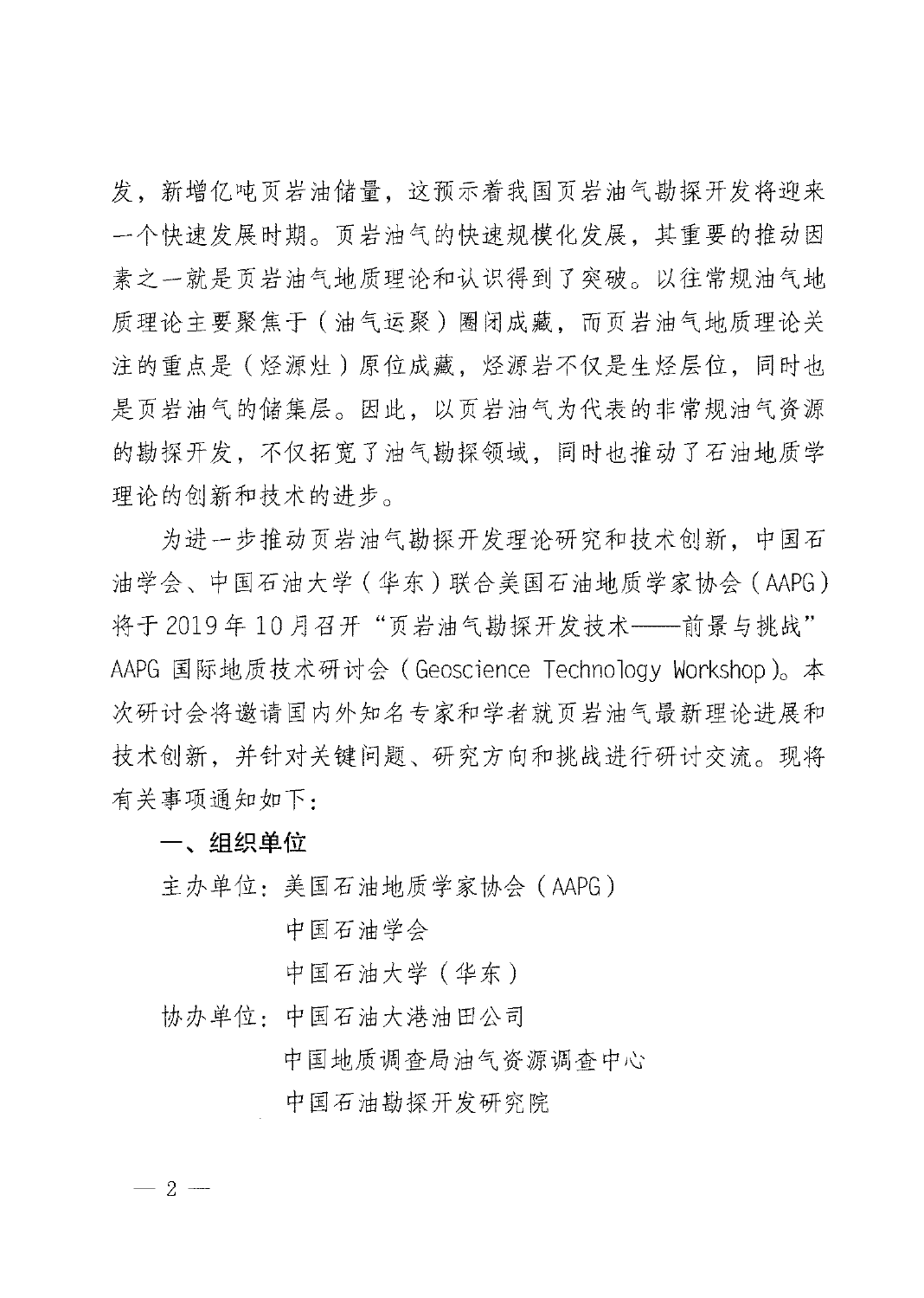中国石化勘探开发研究院

中石油煤层气有限责任公司

AAPG-中国石油大学(华东)研究中心

煤层气开发利用国家工程研究中心

天津市地质学会

东北石油大学

承办单位: 中国石油学会《Petroleum Research》编辑部 中国石油大学 (华东)

## 二、学术委员会

- 主 席: 贾承造 (中国石油天然气集团有限公司) 马永生 (中国石油化工集团有限公司) Nash Susan (AAPG, USA)
- 副主席: 郝 芳 (中国石油大学 (华东))

赵贤正(中国石油大港油田公司)

- 金之钧 (中国石油化工集团有限公司)
- 赵文智(中国石油勘探开发研究院)

高德利 (中国石油大学 (北京))

邹才能(中国石油勘探开发研究院)

郑和荣(中国石化勘探开发研究院)

修景涛(中石油煤层气有限责任公司)

Marfurt Kurt (University of Oklahoma, USA)

 $-3-$ 

#### 员:王红岩 卢双舫 刘惠民 李玉喜 杨 勇 季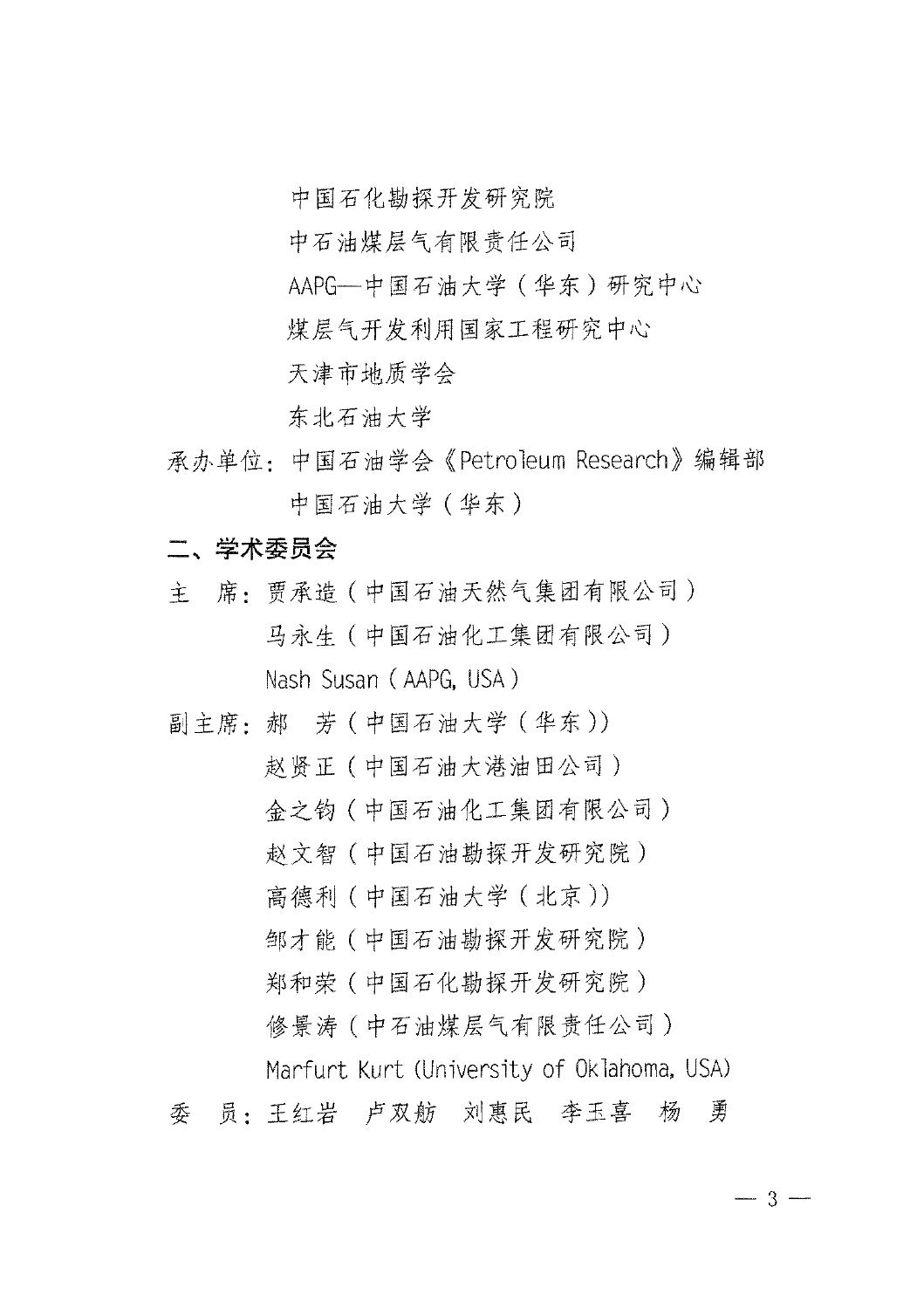汪海阁 宋国奇 宋 岩 张水昌 张金川

- 张烈辉 陆永潮 陈 勉 林承焰 金 衍
- 庞雄奇 姜振学 姚 军 郭彤楼 梁 兴
- 董大忠 雍 锐 蒲秀刚 操应长

### 三、组织委员会

主 席: Nash Susan (AAPG. USA)

赵政璋 (中国石油学会)

副主席: 于明祥 (中国石油学会)

周立宏(中国石油大港油田公司)

- 张君峰(中国地质调查局油气资源调查中心)
- 温声明 (中石油煤层气有限责任公司)
- 刘可禹 (中国石油大学 (华东))
- 何治亮 (中国石化科技部)
- 赵宗举(中国石油学会)
- Cander Harris (Marathon Oil Company, USA)

Soroush Hamed (PETROLERN LLC, USA)

Pepper Andrew (Petroleum Systems LLC, USA)

#### 四、会议形式

会议将邀请国外知名学者和国内知名专家进行报告,并提供学 术展板交流。会议官方语言为英语,配有同声传译。

#### 五、论文出版

为充分传播本次国际学术会议成果, 扩大学术影响力, 会议学